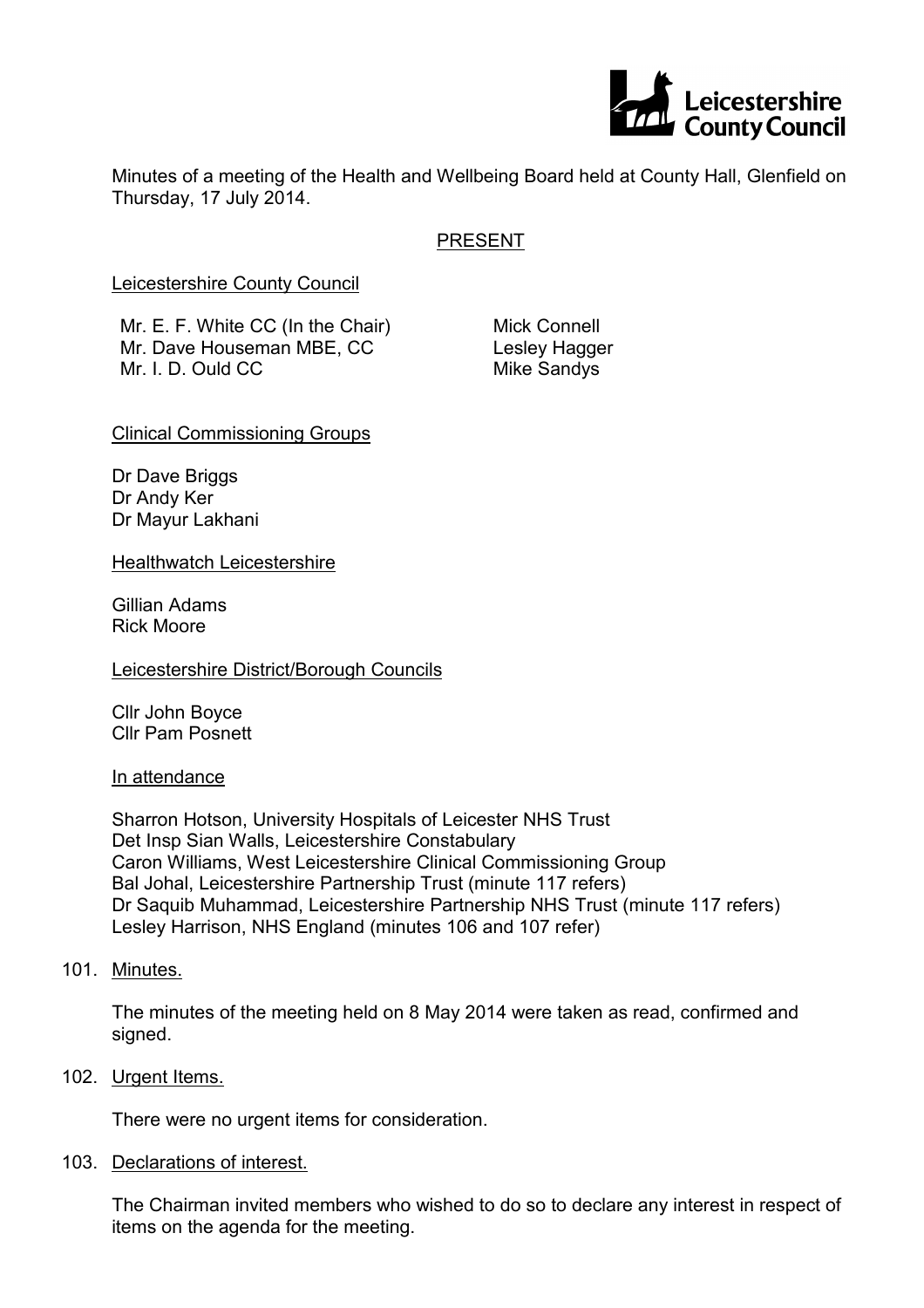Councillor Posnett declared a personal interest in the Communities Strategy as it formed part of her responsibilities as Cabinet Lead Member at the County Council (minute number xx refers).

## 104. Position Statement by the Chairman.

The Chairman presented a position statement on the following matters:-

- Seven Day Services;
- Better Care Fund;
- Care Act;
- Safe Staffing Levels;
- Focus on Prevention;
- Primary Care Update;
- Local Government Association Health and Wellbeing Programme.

A copy of the position statement is filed with these minutes.

## 105. Change to the Order of Business.

The Chairman sought and obtained the consent of the Board to vary the order of business from that set out on the agenda.

## 106. Section 106 Update.

The Board considered a report of NHS England which provided an update on the proposed expenditure of secured and available S106 contributions for healthcare within Leicestershire and Rutland. A copy of the report marked 'Agenda Item 7' is filed with these minutes.

# RESOLVED:

- (a) That the proposed expenditure of secured and available S106 contributions for healthcare be noted;
- (b) That regular updates be provided to the Health and Wellbeing Board.

# 107. GP Practice Funding Update.

The Board received an update from NHS England on the outcome of the Funding Differential Review, which was a joint review undertaken by the Area Team, Local Medical Committee, Clinical Commissioning Groups and a number of representative GPs. The original proposal had been that this funding would be withdrawn following a six month notice period to the affected practices delivering specific services. However, it had since been agreed that the funding would be continued where GP Practices could demonstrate that they were using it to employ staff. This arrangement would continue until the Primary Medical Services Review was completed, at which point a fund would be created which all GP Practices could bid for against certain criteria.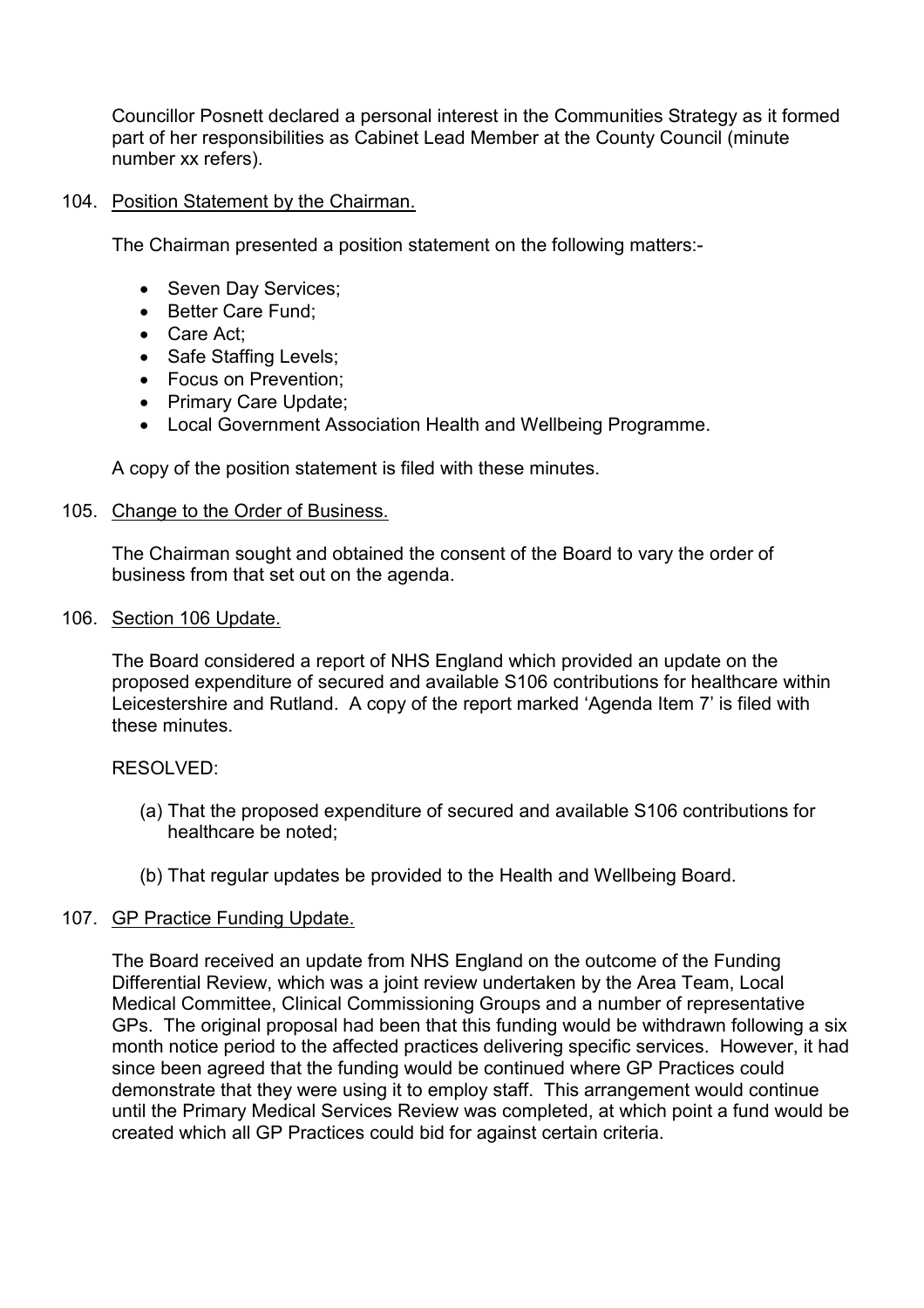# RESOLVED:

That the update on the Funding Differential Review be noted and that a further update be provided on the Primary Medical Services Review.

## 108. Implementation of the Better Care Fund Plan

The Board considered a report of the Director of Health and Care Integration which provided an update following the Government announcement made on 5 July 2014 which changed the national policy implementation arrangements for the Better Care Fund (BCF). A copy of the report marked 'Agenda Item 6' is filed with these minutes.

It was noted that the full technical guidance for resubmission of the BCF Plan was expected on 25 July 2014. It was therefore likely that the deadline for resubmitting the BCF Plan would be extended beyond 1 August 2014.

Board members confirmed their commitment to working together to deliver improved and integrated services through the BCF Plan. It was clear that the local integration of health and social care services was essential for the creation of a sustainable health and care economy. It was anticipated that some projects, such as the Seven Day Services in West Leicestershire, would start to deliver from September 2014 and these would not be affected by the resubmission.

The Board welcomed the good relationships between partners which enabled progress to be made on health and social care integration and their willingness that any adjustments need to the BCF Plan would be discussed and resolved prior to the resubmission deadline.

RESOLVED:

- (a) That the next steps and actions set out in paragraphs 21 25 of the report be approved;
- (b) That joint leadership and support be provided in directing the work of the Integration Executive over the next period of BCF resubmission.

## 109. Communications Strategy

The Board considered a report of Leicestershire County Council which outlined the draft communications and engagement strategy for the Health and Wellbeing Board, incorporating the work of the Integration Executive. A copy of the report marked 'Agenda Item 9' is filed with these minutes.

It was suggested that the list of stakeholders could include the public members of NHS bodies where appropriate.

It was clear that communications from the Board needed to be delivered at the same pace as the pace of change. Information was being rapidly and it needed to be shared in real time.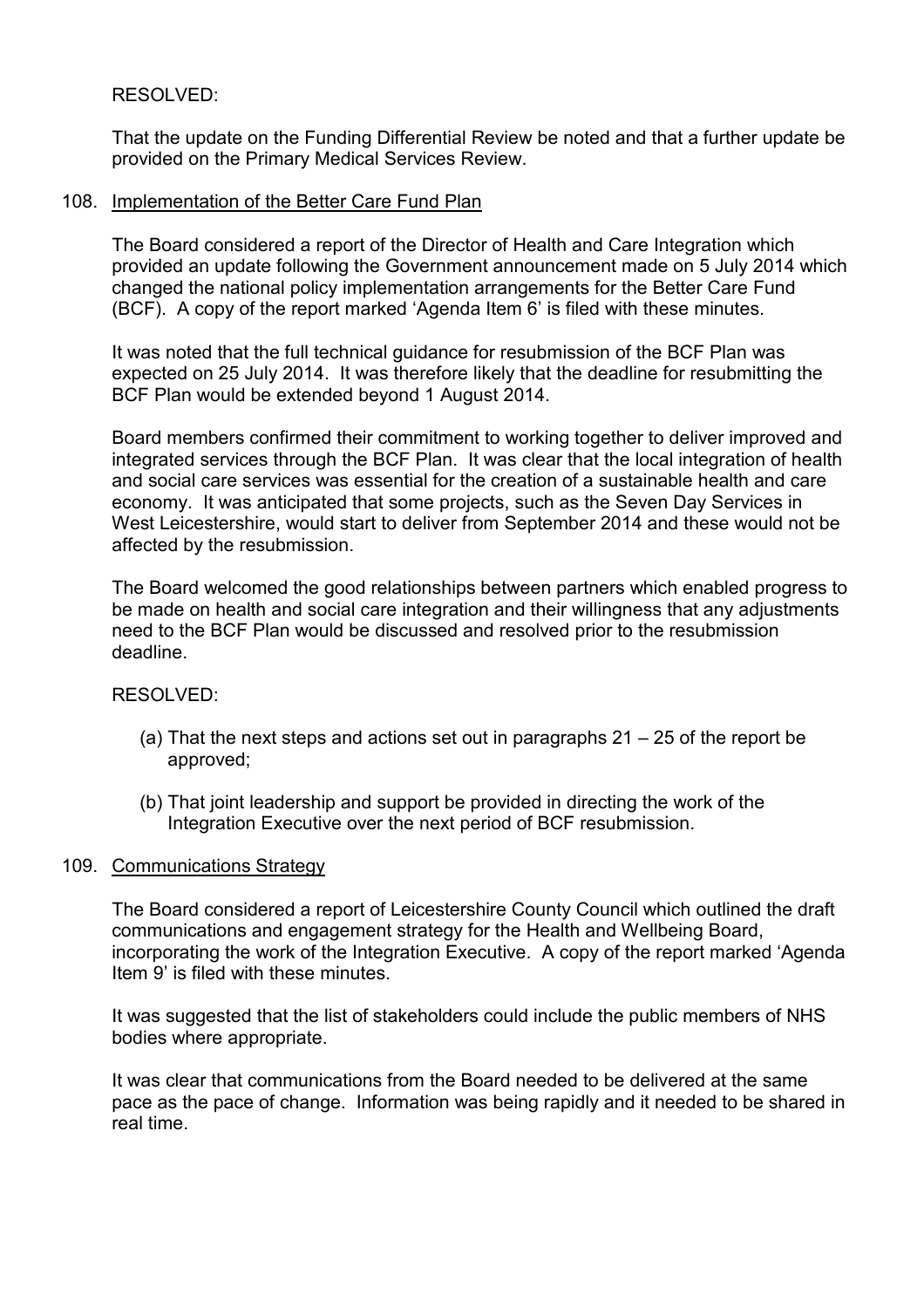# RESOLVED:

That the ongoing work to develop and implement the Communications Strategy be supported with emphasis on providing rapid and timely communications using spokesmen from the Board.

## 110. Refresh of the Joint Strategic Needs Assessment.

The Board considered a report of the Joint Health and Wellbeing Strategy/Joint Strategic Needs Assessment (JSNA) Steering Group which presented proposals for the JSNA refresh that was due to be completed in 2015. A copy of the report marked 'Agenda Item 10' is filed with these minutes.

The Board emphasised the need for the JSNA to reflect the major issues such as the ageing population and gaps in services to enable the system to work in a more integrated way and create capacity.

The JSNA refresh would need to be undertaken in the context of the Care Act and associated responsibilities such as the adult social care responsibility for prisoners. It would be helpful if the JSNA could provide an insight into the overall needs of the offender population as part of the refresh.

## RESOLVED:

- (a) That the approach to the refresh of the Joint Strategic Needs Assessment be approved;
- (b) That the content proposals outlined in paragraphs  $8 10$  of the report be approved and the JSNA/JHWS Steering Group be advised accordingly;
- (c) That it be confirmed that this approach is the right approach to underpin the refresh of the Joint Health and Wellbeing Strategy 2016-19;
- (d) That the Board be kept appraised of offended health needs and care pathways.

## 111. Pharmaceutical Needs Assessment.

The Board considered a report of the Director of Public Health which presented information regarding the background and purpose of the Pharmaceutical Needs Assessment and an overview of the proposed content and timescales. A copy of the report marked 'Agenda Item 11' is filed with these minutes.

# RESOLVED:

- (a) That the report be noted;
- (b) That further progress reports be presented to the Board along with the final Pharmaceutical Needs Assessment report in March 2015 for approval.

## 112. Better Care Together 5 Year Health and Social Care Strategy.

The Board considered a report of Better Care Together which provide an update on the development of the integrated Leicester, Leicestershire and Rutland (LLR) Health and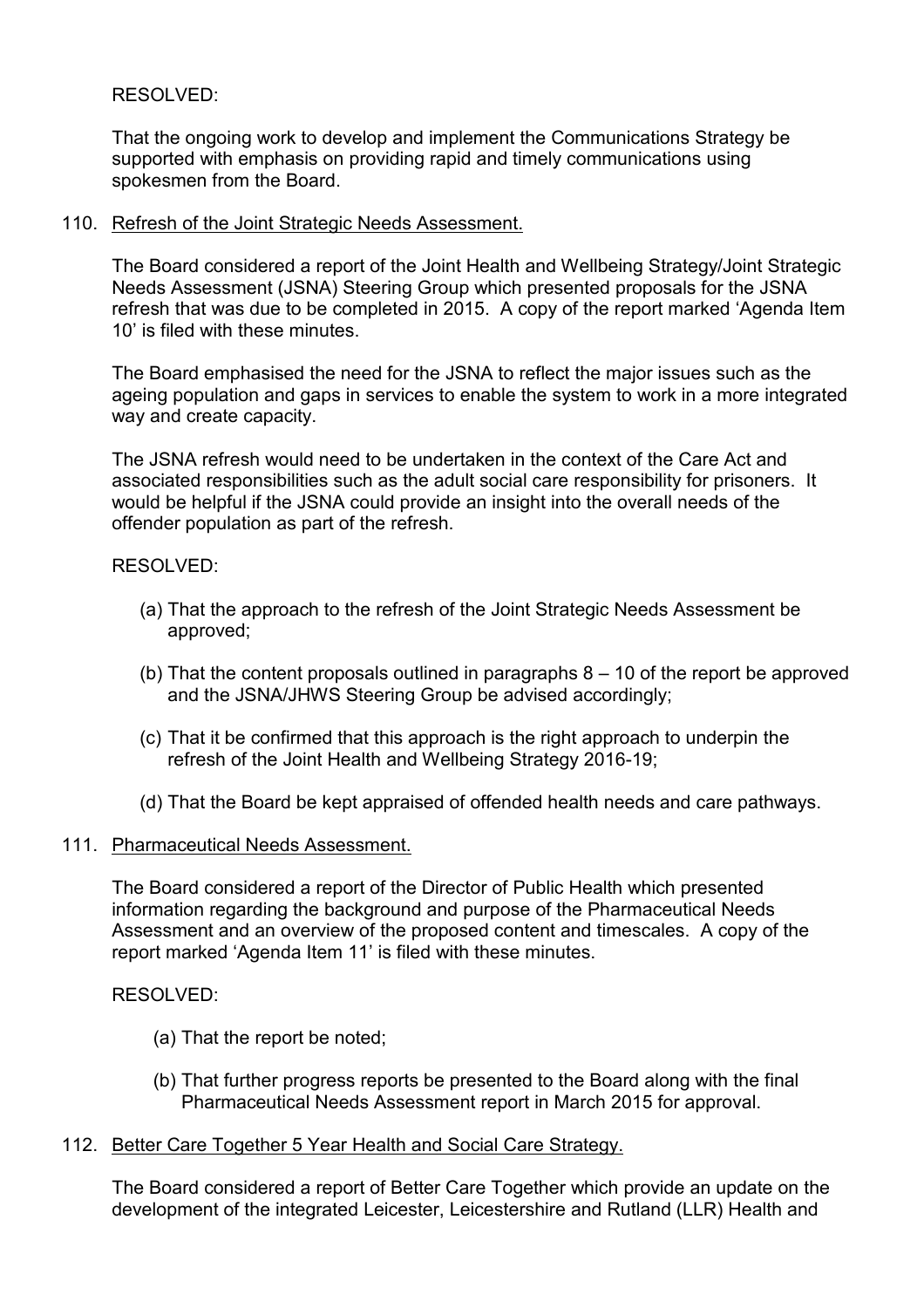Social Care 5 Year Strategy and advised on the further work that would take place to approve the plan by September 2014.

The amount of work that had been undertaken and the joint working was welcomed. It would now be important to ensure that the Strategy was correctly resourced and delivered at pace.

It was suggested that, in order to change the culture and expectations of clinicians and patients, case studies were needed which both sets of stakeholders could engage with.

It was noted that a five year strategy for primary care would also be developed. The Clinical Commissioning Groups were working on proposals in conjunction with NHS England and the Patient Participation Groups belonging to each practice. The primary care offer would need to be linked to both social care and other community health services in terms of developing an integrated set of services outside of hospital, operating in each locality.

## RESOLVED:

- (a) That the Leicester, Leicestershire and Rutland 5 year draft directional strategic health and social care plan be received;
- (b) That officers be requested to produce a formal response to the draft plan, based on this Board's discussions, and forward it to the Better Care Together Programme Board.
- 113. Community Strategy Consultation.

The Board considered a report of Leicestershire County Council which sought comments on the draft Communities Strategy. A copy of the report marked 'Agenda Item 12' is filed with these minutes.

Arising from discussion the following points were raised:-

- (i) The proposal to develop strong, resilient communities and self-care was supported as it would enhance the five year Health and Social Care Strategy. The Communities Strategy was aligned with the objectives of the Health and Social Care Strategy and would help to underpin projects in the Better Care Fund such as the Local Area Co-ordinators.
- (ii) Whilst the approach set out in the Communities Strategy was welcomed, the importance of clarity over how the transition to the new way of working was emphasised. It would also be helpful for the risks and impact on existing services to be identified.
- (iii) The County Council had recently undertaken a consultation on the future of voluntary sector funding. The outcome of that consultation would inform the role of the voluntary sector in the delivery of the Communities Strategy.
- (iv) The alignment with other consultations being carried out by the County Council, such as the community management of libraries, was welcomed.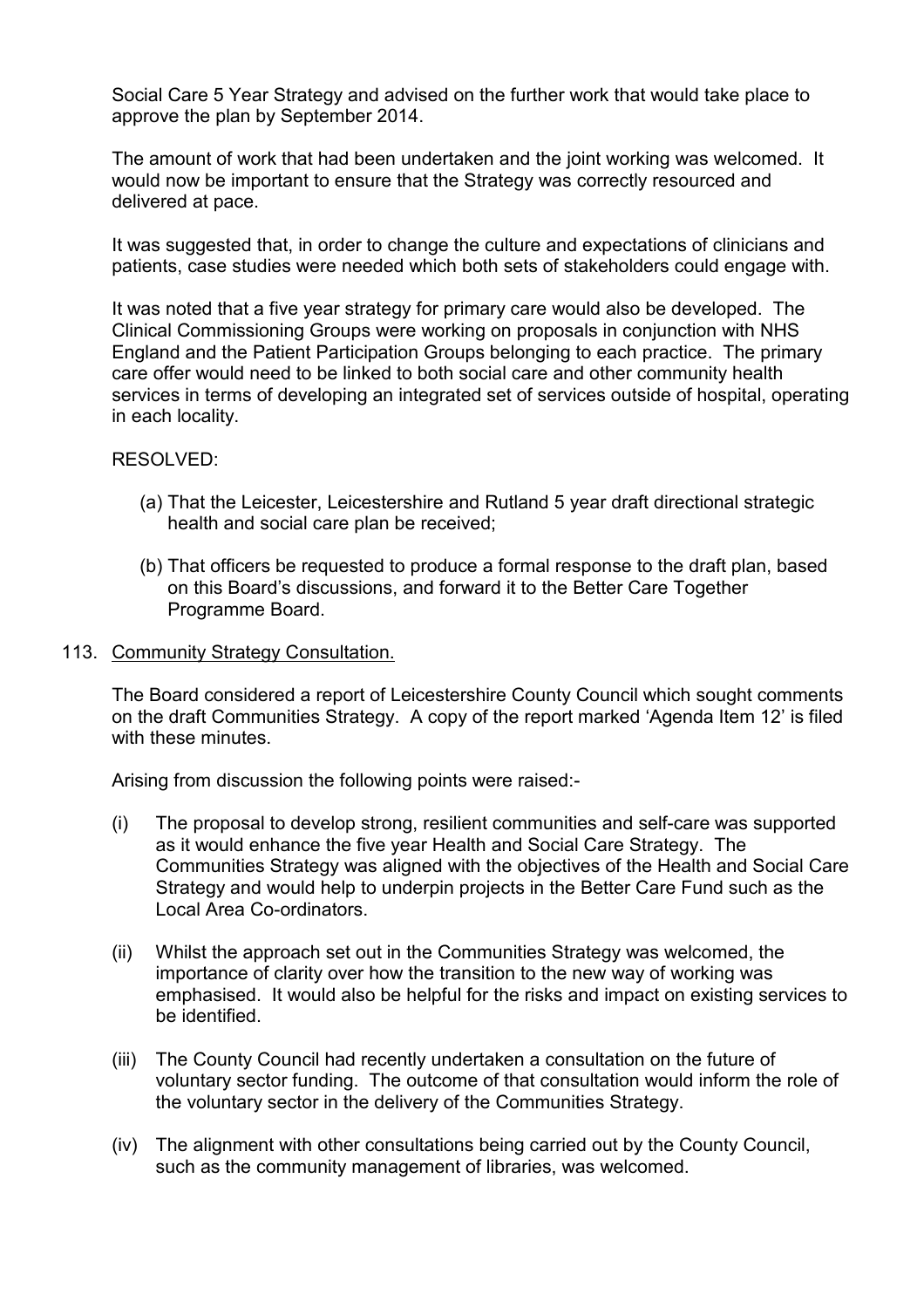(v) It was suggested that the Communities Strategy be shared with GPs at their locality meetings, in the context of communications already in progress for the Better Care Fund Plan.

## RESOLVED:

That officers be requested to produce a formal response to the Communities Strategy, based on this Board's discussions, and forward it to Leicestershire County Council.

#### 114. Young Carers: Delivery Action Plan - Progress Since September 2013.

The Board considered a report of the Director of Children and Families which provided an update on the work in respect of young carers in Leicestershire since September 2013 and an overview of the implications for young carer services as set out in the Children and Families Act 2014.

The Board emphasised the importance of supporting young carers and ensuring alignment with services for adult carers.

## RESOLVED:

That the update on progress with delivery of the action plan for young carers be noted.

## 115. Leadership Development Workshop Update.

The Board was advised by the Director of Health and Care Integration that a draft specification for the leadership development workshop had been developed.

## RESOLVED:

That Dr Dave Briggs support Cheryl Davenport and Mr White to finalise the specification for the Leadership Development Workshop and appoint a provider to deliver the workshop.

## 116. Performance Assurance Framework Development Update.

The Board considered a joint report of Leicestershire County Council and the Greater East Midlands Commissioning Support unit which provided an update on the development of the reporting framework for performance assurance for the Health and Wellbeing Board and its supporting boards and an update on performance issues and progress. A copy of the report marked 'Agenda Item 15' is filed with these minutes.

It was noted that those areas identified as off-target in the performance report were being addressed. Action plans and appropriate oversight were in place.

## RESOLVED:

- (a) That the progress made to date in developing the performance framework to incorporate the BCF and Strategic Plan priorities alongside reporting arrangements to support the Board's role be noted;
- (b) That the performance summary, issues identified this quarter and actions planned in response to improve performance be noted.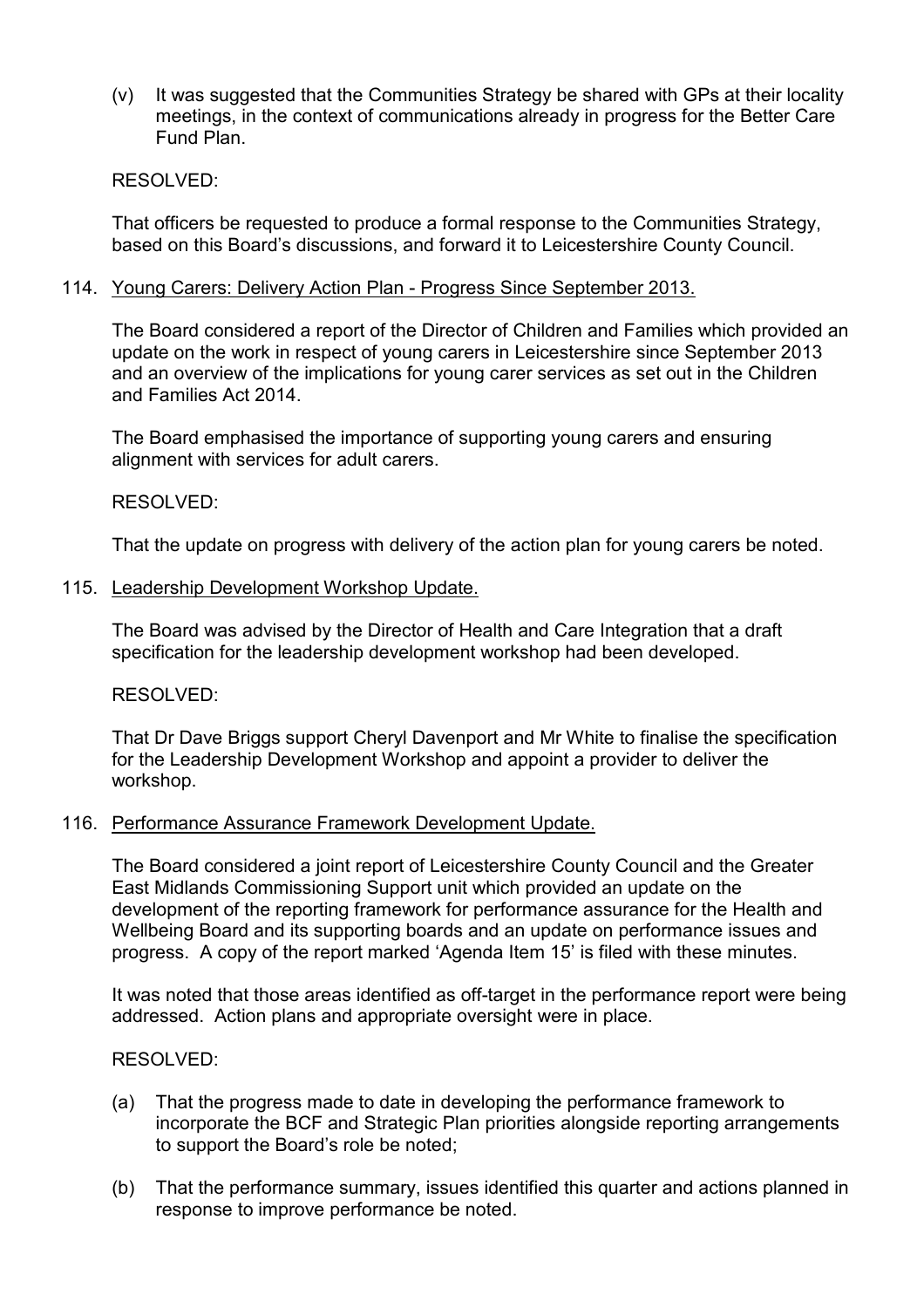# 117. Our Progress Since The Francis Report.

The Board considered a joint presentation from the University Hospitals of Leicester NHS Trust (UHL) and Leicestershire Partnership NHS Trust (LPT) which provided details of progress in improving the quality of care since the publication of the Francis Report. A copy of the slides forming the presentation is filed with these minutes.

Arising from discussion the following points were raised:-

- (i) Although the lead officers for each organisation were members of the Executive Team, the focus on quality should permeate the whole organisation. To this end, national guidance had recently been issued on how to value and train Healthcare Assistants to ensure they were fit for purpose.
- (ii) A number of processes were in place to ensure lessons were learnt from serious incidents and complaints. All lessons learnt in LPT were shared across every division and through the Quality Matters newsletter. Record keeping had also improved since the Care Quality Commission had undertaken an inspection of LPT.
- (iii) The importance of using a range of methods and strategies to collect feedback from patients and their families was acknowledged.

# RESOLVED:

That the progress made by the University Hospitals of Leicester NHS Trust and Leicestershire Partnership NHS Trust since the Francis Report be welcomed.

118. Quality Account for 2013/14.

The Board considered a report of the University Hospitals of Leicester NHS Trust which presented the Quality Account for 2013/14 for information and assurance. A copy of the report marked 'Agenda Item 17' is filed with these minutes.

## RESOLVED:

That the final draft of the Quality Account, including Stakeholder Commentary, be noted.

# 119. 12 Hours in A&E - Patient's Experiences of Accident and Emergency

With the consent of the Board this item was deferred until the next meeting.

# RESOLVED:

That this item be considered by the Health and Wellbeing Board on 16 September 2014.

120. Care and Support Act Briefing Note on Consultation Arrangements.

The Board noted a briefing paper regarding the consultation on the draft regulations and guidance for the Care and Support Act. A copy of the note marked 'Agenda Item 19' is filed with these minutes